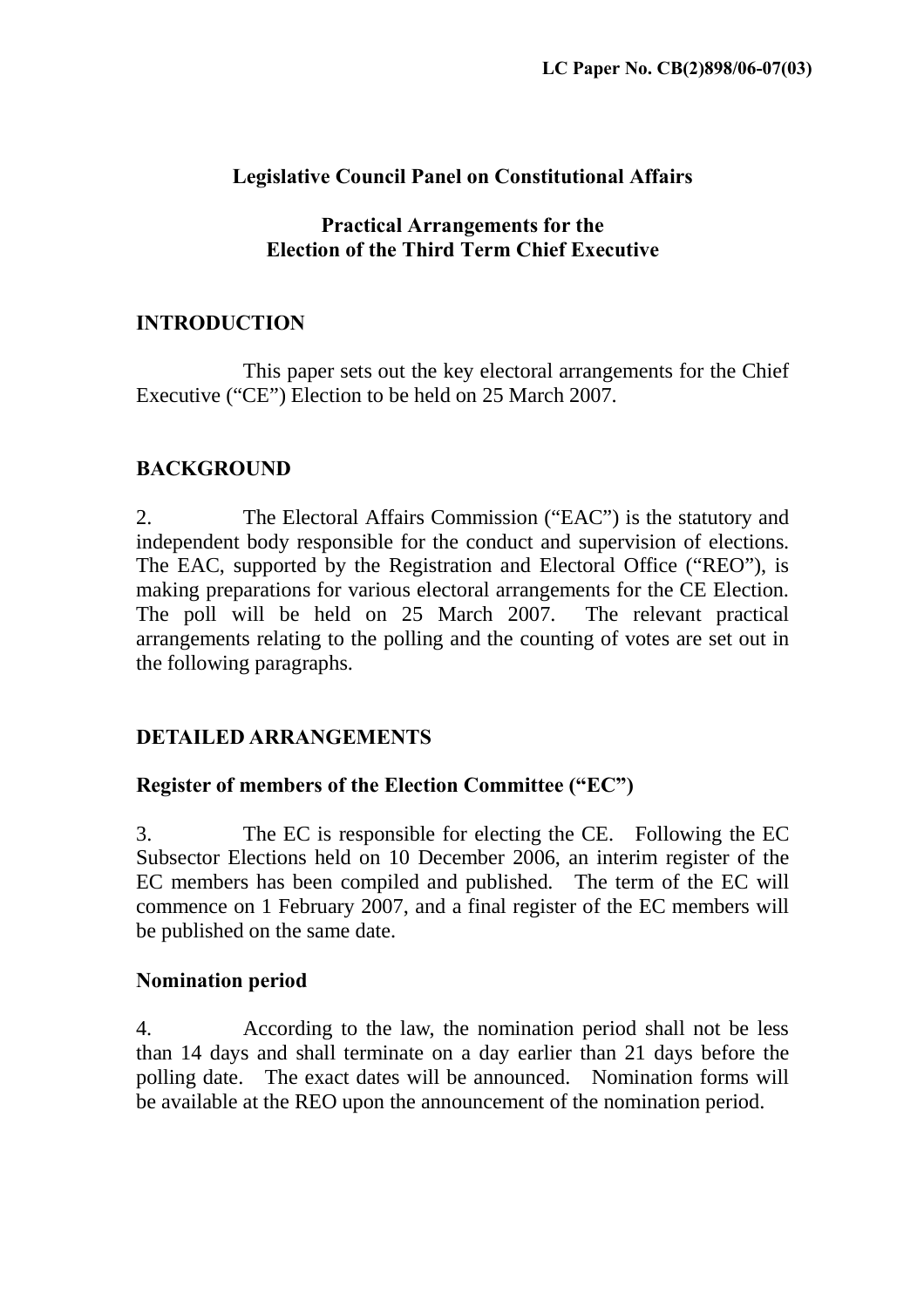### **Polling and counting station**

5. Polling and counting will be centralised, and we are now arranging for this to be conducted at Asia World Expo. The polling station will comprise issuing desks and voting compartments. Similar to all other elections, an area outside the polling station will be designated as the No Canvassing Zone and the No Staying Zone<sup>1</sup>. The counting station will comprise a counting zone, a seating area for members of the EC, candidate (s) and agents, a working area for the media, and a seating area for members of the public who wish to observe the counting of votes.

#### **Polling arrangement**

6. The REO will send to each elector a polling notice at least 10 days before the polling date (i.e. on or before 15 March 2007). The polling notice will state the polling date, the address of the polling station and the polling hours (see paragraph 7 below). It will be accompanied by a location map of the polling station, detailed voting instructions, and details of the polling and counting procedures.

7. In a contested election where there is more than one validly nominated candidate, different rounds of voting may need to be held on the polling date. The first round of voting will start at 9 am and close at 10 am. Thereafter, the count will start. If none of the candidates obtains an absolute majority of valid votes, another round of voting will be held. This round will start at 2 pm and close at 3 pm. The count will follow thereafter. If again none of the candidates obtains an absolute majority, the third round of voting will be held. This round will start at 7 pm and close at 8 pm. Again, the count will follow thereafter. In the event that there is a need for the fourth round or further rounds, it will be held on the following day.

8. In an uncontested election where there is only one validly nominated candidate, the voting will start at 9 am and close at 10 am. Thereafter the count will start. Please refer to paragraph 13 below on the arrangements, if the number of support votes obtained by the candidate exceeds or does not exceed half of the total number of valid votes cast in the poll.

<sup>-</sup>1 The boundary of both zones is to be determined by the Returning Officer. He will give a notice indicating the boundary of the two zones to every candidate at least 7 days before the polling date.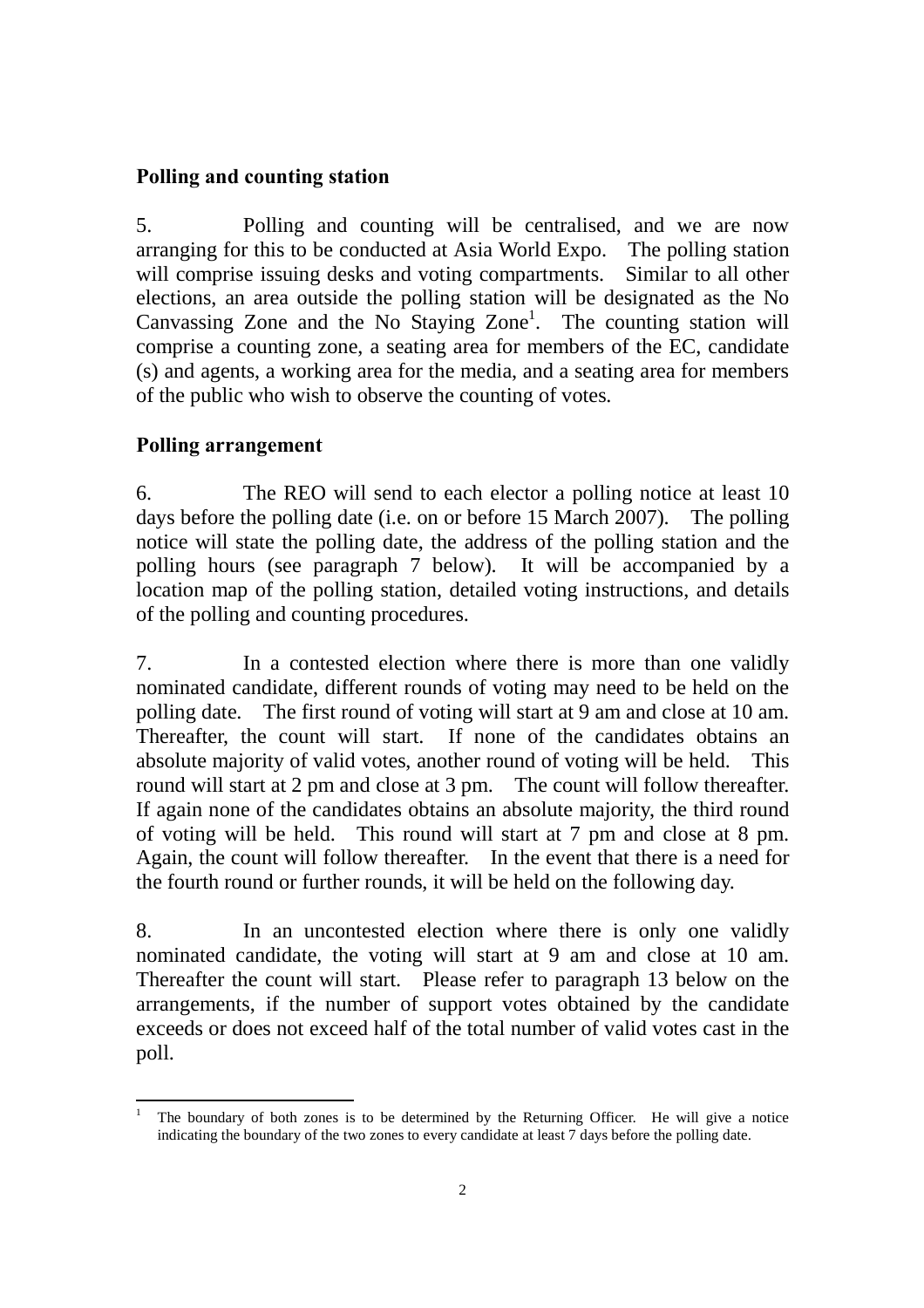### **Design of ballot papers**

9. The design of ballot papers will follow the forms set out in the law. In a contested election where more than one round of voting may be required, ballot papers to be used in different rounds will be differentiated by different colours.

10. An elector shall mark the ballot paper inside the voting compartment by the " $\checkmark$ " chop provided. After marking the ballot paper, he shall fold the ballot paper so that the marked side is inside, and then put the folded ballot paper into the ballot box. The voting instructions will be set out in the polling notice to be sent to each elector (see paragraph 6 above), and will be posted inside the polling station and each voting compartment.

11. After casting their votes, electors may proceed to the counting station to observe the count or leave the venue. In a contested election, electors will be encouraged to observe the count and stay until the counting result is known, so that they can proceed to the polling station for another round of voting, if required.

# **Counting of ballot papers**

12. The ballot papers will be counted manually. In a contested election, if a candidate obtains more than half of the total number of valid votes cast in any round of voting, he shall be returned at the election. In a contested election, if another round of voting is required, the Returning Officer will make a public announcement through the electronic media. Electors who have left the venue should keep a close watch of such announcement and return to the polling station in time to cast their votes. Alternatively, they may enquire through the REO hotline about the need to return for another round of voting.

13. In an uncontested election, if the number of support votes obtained by the candidate exceeds half of the total number of valid votes cast in the poll, he shall be returned at the election. If not, the Returning Officer shall publicly declare that no candidate is returned and the election be terminated. In accordance with the Chief Executive Election Ordinance (Cap 569), the new polling date shall be on the  $42<sup>nd</sup>$  day after the termination of the proceedings of the election, i.e. 6 May 2007.